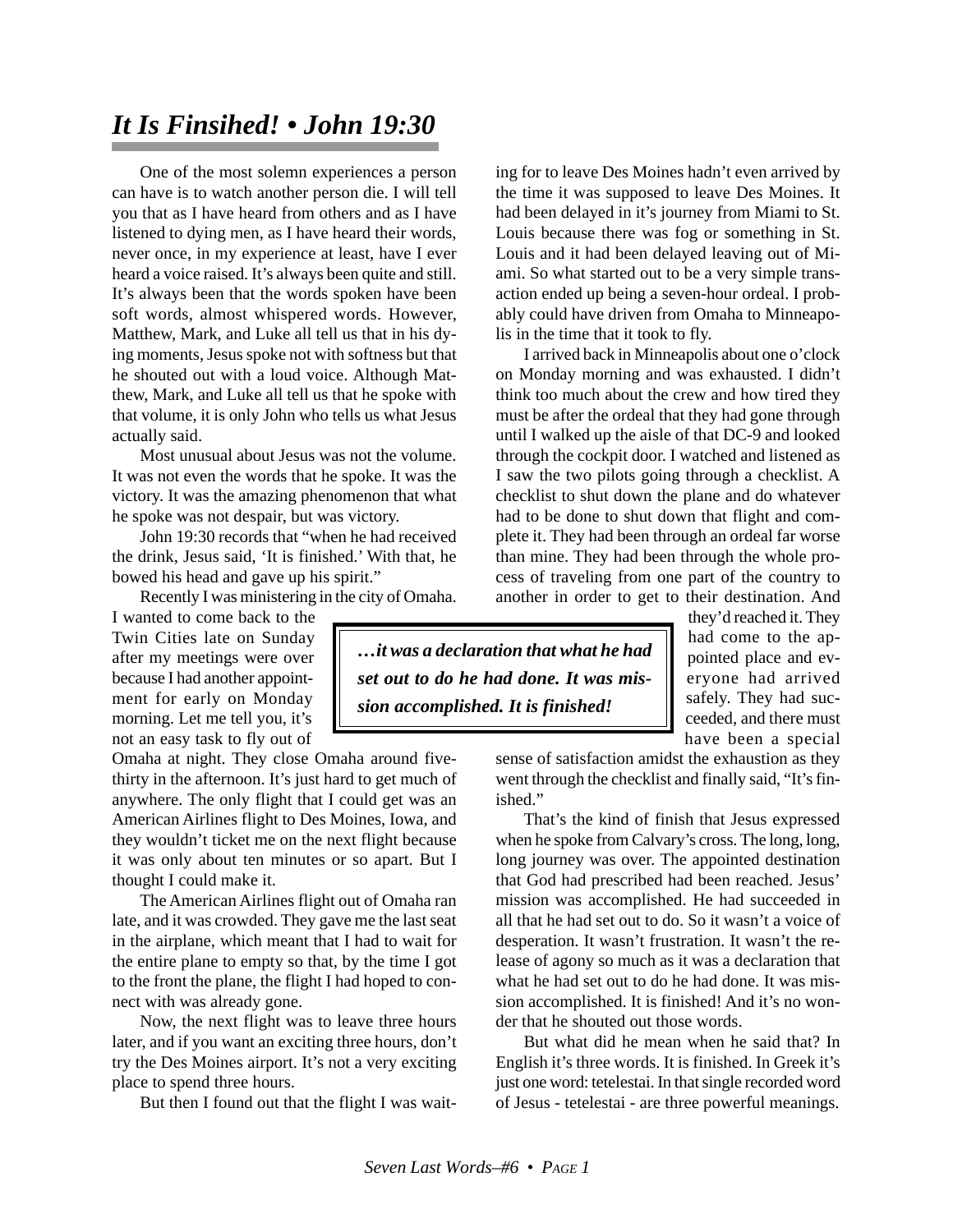What does it mean? It means prophecy has been fulfilled. All the way through from thousands of years before Jesus' birth to hundreds of years before Jesus' birth there were prophecies repeated all the way through the Old Testament telling, sometimes with amazing specificity and with amazing precision, all the details of Jesus' life. For example we're told in Isaiah 7:14 that Jesus would be born of a virgin. We're told in Micah chapter 5:2 that he would be born in the city of Bethlehem. How many people do you know of where their name and their place of birth is predicted hundreds of years before they're born? It's impossible. It's unthinkable. It's certainly extraordinary.

Hosea 11:1 predicts that this child, this Messiah, will come out of Egypt. But everyone knew that he would be a Jew. How would he come out of Egypt? But, of course, he did because the edict of King Herod, the slaughter of the infants, forced the holy family to flee to the south and to take refuge in Egypt and then, later on, come out of Egypt back to Palestine.

Malachi 3:1 tells in prediction about John the Baptist who will prepare the way and get everybody ready for the ministry of the Lord Jesus Christ. Zechariah 9:9 predicts the triumphal entry of Jesus into the city of Jerusalem. Isaiah 53, perhaps the most solemn of all the Old Testament predictions, gives the graphic description of Jesus' suffering. It tells in advance that he would be despised and rejected. That he would become a substitutionary atonement for sinners. That he would be killed with wicked men and that he would be buried with the rich.

Even the words that he spoke are predicted. Psalm 22:1 had the sense and advance echo of the words of Jesus when he said, "My God, my God, why have you forsaken me?" And later on in the 22nd Psalm we are told in advance, remember hundreds of years before Jesus was even born, that his garments would be divided up amongst the soldiers as he was crucified. All predictions. All in need of fulfillment. All pointing onward, onward, onward, onward to the cross.

There was a painting made some years ago maybe you've seen it - of the boy Jesus as he stood one day looking out the window of Joseph's carpenter shop. He stood looking out the window with his hands braced on either side of the window frame, looking out, watching whatever was going on in the street. The bright sunlight that came past his body through the window cast a shadow on the wall behind him. The shadow was not of a little boy with his hands up on the window sides but the larger shadow of a man with arms outstretched being crucified.

From the moment he was born in Bethlehem until the moment the nails were hammered through his hands and feet, Jesus Christ was fulfilling prophecy. Prophecy after prophecy after prophecy that God had revealed to men and women centuries and millennia before. Jesus lived from the day he was born in the shadow of the cross. He was born to die. He had a mission. A mission to be fulfilled. God had sent his Son into the world, not to condemn the world, but so that the world through his Son might be saved.

When it came down to the closing moments of Jesus' ministry, we are told in Luke 18:31 that Jesus turned to his disciples and said, "We are going up to Jerusalem, and everything that is written by the prophets about the Son of Man will be fulfilled."

Jesus lived with that sense of prophecy and the fulfillment of prophecy in all that he did, so that when he spoke those words in the final moments of his crucifixion and said, "It is finished!" – tetelestai! - he was saying that every prophecy had been fulfilled precisely as it should have been. Every prophecy is exact. Every assignment done. Every item on the list was checked. Tetelestai! It's finished! Tetelestai! It means the prophecy has been fulfilled.

But there is a second powerful meaning in that one Greek word. It is the meaning of payment made. The word tetelestai was used many different ways. One of them was by businessmen. Businessmen would write upon contracts when they had been paid in full: 'tetelestai.' It meant 'paid in full'. So that if one Greek businessman owed another Greek businessman a thousand drachma and a year later, as the contract specified, that thousand drachma with interest was repaid, then the man who had lent the money would take the piece of paper and write the Greek word 'tetelestai' on it. Just as we have loan agreements - IOU's - today and we stamp them with a rubber stamp that says: 'paid in full.' When Jesus Christ died on the cross he paid in full the penalty for human sin.

You probably know that prior to the time of Jesus there were many animal sacrifices made by Jews and by other religions, as well. Tens of thou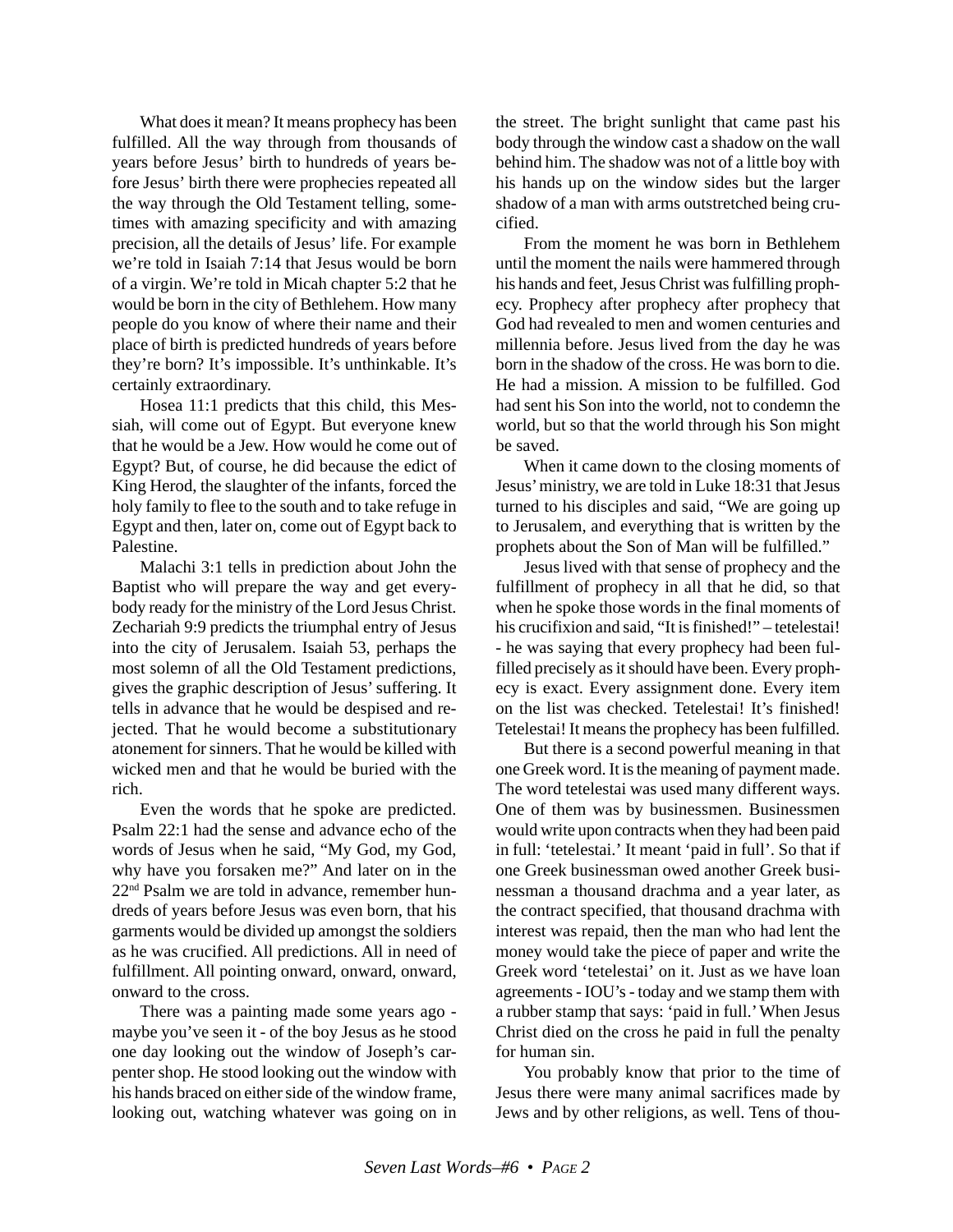sands, hundreds of thousands of them, actually. There were times when the number of animal sacrifices in ancient days was so great that blood literally ran in the streets. But we also know that the accumulation of all the animal sacrifices ever made could not together, all added up, ever result in adequate payment for human sin.

But when Jesus Christ died on the cross, he alone did what every animal and human sacrifice previously could not accomplish; he paid the full price. There need never again be any other sacrifice.

Do you want to know an interesting observation from history? Animal sacrifices essentially stopped. It was in the year AD 70 when Titus and his Roman armies destroyed the city of Jerusalem.

They also destroyed the temple. And with the possible exception of some rare instances here and there around the world, for all practical purposes, in AD 70 the Jews worldwide stopped making sacrifices and have not resumed them until this day.

The Romans and the Greeks also had animal sacrifices throughout the empire. But they also diminished during the first century until it was not too many decades after Jesus died on the cross that the Romans and the Greeks, too, stopped making animal sacrifices. Not because they had turned to Christianity, but for some undefined reason. Perhaps God had unconsciously put in the human consciousness the awareness that there was no longer a need. The payment for sin was done and finished.

The song of heaven, according to Revelation 5, says, "You are worthy to take the scroll and to open its seals, because you were slain, and with your blood you purchased men for God from every tribe and language and people and nation." That's it. Paid in ful1!

Jesus made an interesting illustration about debtors and the payment of debt. It's in Matthew 18:23-27. Jesus spoke to those that were his disciples and hearers and gave an interesting analogy. He said:

*Therefore, the kingdom of heaven is like a king who wanted to settle accounts with his servants. As he began the settlement, a man who owed him ten thousand talents was brought to* *him. Since he was not able to pay, the master ordered that he and his wife and his children and all that he had be sold to repay the debt.*

 *"The servant fell on his knees before him. 'Be patient with me,' he begged, 'and I will pay back everything.' The servant's master took pity on him, canceled the debt and let him go."*

I've read that story many times and because I don't think in terms of talents I never particularly identified with it. So I did a little bit of research to try to figure out how much ten thousand talents was in today's currency. It's tough enough to translate currency from one country to another, but it's extraordinarily difficult to estimate what the value of ten thousand talents was then in terms of today's dollars in our economy. One thing we do know is

*That really is an issue of struggle with many of us as Christians. Somehow we are unwilling to accept the perfection of what Jesus Christ has done.*

that a talent was roughly equivalent to fifteen years of wages for the average laborer in first century Palestine.

If you take the average yearly earning of a laborer in the United States today, perhaps it

would come somewhere in the range of twenty thousand dollars. If that's true and we were to multiply that out that means that the servant of the king had a debt somewhere in excess of two hundred million dollars. It's no wonder he asked the king to be patient in the repaying of that debt.

But figure it this way. Figure that he could pay it off without any further interest accruing and that he would have no other expenses. That means that it would have taken that servant one hundred fifty thousand years to pay off that debt. It's obvious what this is saying. It could not be paid. None of us, if you take whatever your annual income is and multiply it times a hundred fifty thousand, you know that there is no possible way ever you could begin to pay that debt. You couldn't even begin to keep up with the interest on that debt. It absolutely is impossible. The guy had a financial problem. He needed counseling.

The king forgave the debt, and that is what Jesus Christ did. When he died on the cross he paid our debt. We have a sin debt, a debt that with a hundred fifty thousand years of concerted effort we could never begin to pay. It is simply impossible for us to restore in terms of righteousness what we owe to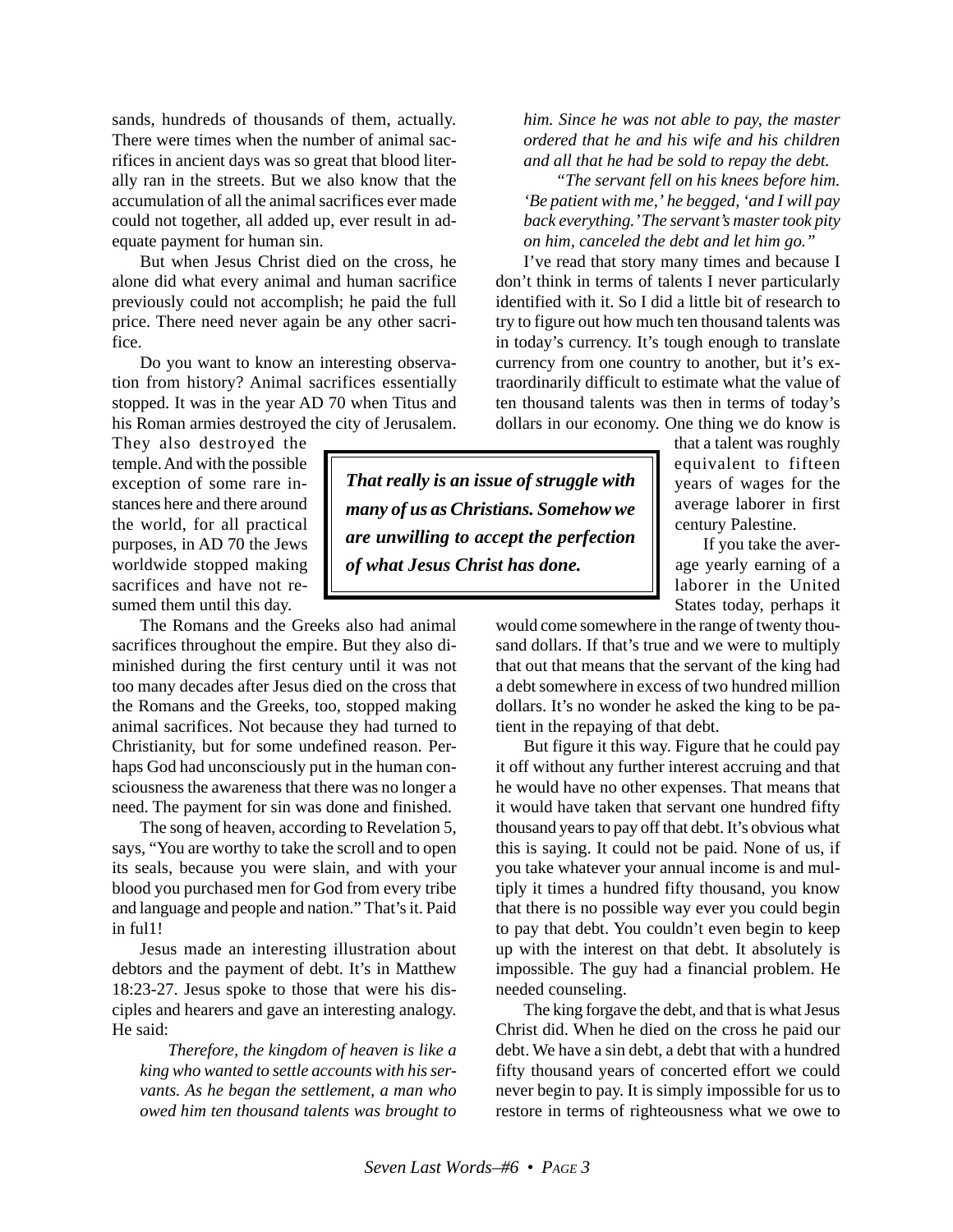God. So when Jesus Christ died on the cross and suffered there in our place at the end he said, "Tetelestai!" Paid in full! That's what it means. Payment made.

There's a third powerful meaning and that is the meaning of perfection reached. It was the eleventh century writer, theologian, and philosopher, Anselm of Canterbury, really one of the most brilliant characters in both the history of England and the history of the church of Jesus Christ, who wrote about some of the most complex of philosophical and theological problems. Anselm wrote that there is a great dilemma. He put it like this. Number one. Salvation can only be achieved by God himself. Number two. Salvation must be achieved by man himself. And as Anselm described it, that's an impossible dilemma.

Only God is big enough and good enough to provide salvation. However, man, because he is the delinquent, because he is the criminal, must provide it himself. It's a mystery. It's an impossibility. It is the greatest dilemma of all history. But, it was resolved by Jesus Christ in a perfect solution.

Only one person, Jesus Christ, was at the same time both God and man. Only he was able to provide the infinite salvation as God but able to represent humanity in the provision of that salvation. You see, Jesus is perfect. But what Jesus did was also perfect. He was himself the perfect sacrifice that forever atones for human sin. Hebrews 9:26 says, "[Christ] has appeared once for all at the end of the ages to do away with sin by the sacrifice of himself." A perfect sacrifice.

Now we need to understand a simple principle here, and that is that you cannot improve upon perfection. 'Perfect' is something that cannot be modified in our English language, nor in truth and reality. You cannot say that was the 'most perfect' anything you ever saw. Something can't be the most perfect. It can't be very perfect. You never learned in seventh grade grammar to say 'perfect, perfecter, perfectest.' Because something can't be 'perfecter' or 'perfectest.' It's either perfect or it isn't perfect. And when Jesus cried out, "It is finished!" he announced the completion of his perfect, forever, sacrifice for our salvation.

That really is an issue of struggle with many of us as Christians. Somehow we are unwilling to accept the perfection of what Jesus Christ has done. And let's be honest about it. Many of us spend a lifetime trying to perfect that which is already perfect. We say, "I know what Jesus Christ did and I accept that, but I have to make it better by some religious ritual, whether it be baptism or communion or church membership, or I have to have a perfect life. I have to somehow measure up, I have to add to what Jesus Christ did.

No, we don't have to add to what Jesus Christ did. You can't make perfect perfecter and perfectest. You cannot add to what Jesus Christ did in terms of salvation.

When I was a high school freshman my parents gave to me a pocket watch. I took it to school every day. I listened to it tick, and that was a lot more interesting than listening to my teacher teach! It was sort of the advance copy of a Walkman. I could hold it up to my ear and all through English, instead of listening to Mr. Bowman teaching ninth grade English, I could listen to it go tick, tick, tick, tick, tick.. That was really kind of exciting. Until one day I kind of got bored with that and I decided that I wanted to find out what made it tick.

Do you have fantasies? I have all kind of fantasies. And in that particular day's fantasy I was a Swiss watchmaker. I didn't have all the tools, but I did have a compass from math class and I did have some paper clips and I have extraordinarily hard fingernails. So using all of those things, I started to take it apart. I had no trouble with the chain; it came right off. That was slick. I had a little bit more trouble with the back of the pocket watch. But, I'll tell you, as I got going I knew I had it under control. And I knew that I was going to improve on the quality and the timekeeping of that watch. Not that there was anything wrong with it, but I was going make it 'perfecter.'

It took most of The Ancient Mariner to get the back unscrewed, but I finally got it off. And the crystal came right off. It was amazing all those little brass things whirring around and clicking back and forth. I watched that for a while and listened to it tick. You can hear it better without the case.

Then I put it back on my desk and put the books up in front so the teacher couldn't see what was going on, and I started taking apart this metal plate that had some holes in it. I got those screws out, and all of a sudden, bong! It went all over the room. I mean, there were little wheels and things that hit the ceiling, they hit other people in the head, they hit the chalkboard. They were all over the floor. For